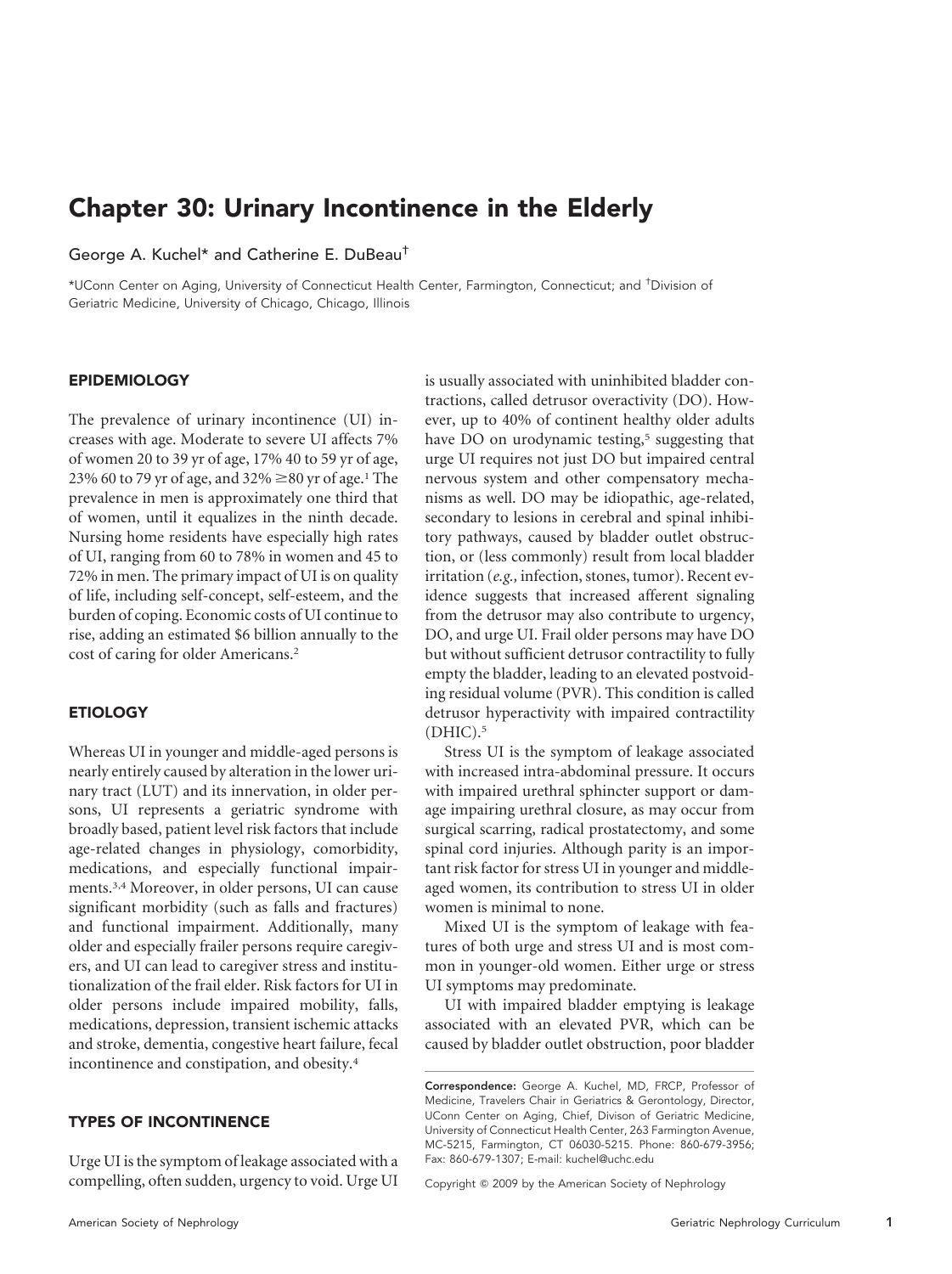contractility (detrusor underactivity), or both.6 The most common cause of obstruction in men is prostate disease, and in women, it is either a large cystocele that kinks the urethra or urethral scarring. Detrusor underactivity may be age related, caused by detrusor smooth muscle damage, peripheral neuropathy (diabetes mellitus, vitamin  $B_{12}$  deficiency, alcoholism), or damage to the sacral cord and spinal bladder efferents by disc herniation, spinal stenosis, tumor, or degenerative neurologic disease. Neurologic diseases affecting the sacral spinal cord can cause detrusor underactivity and/or neurally mediated obstruction, depending on the exact level and extent of damage.

In general, over the age of 65, urge UI increases, stress UI decreases, the prevalence of mixed UI remains stable, and overflow is rare. Urge UI is the most common form in older men, whereas stress UI is important after prostatectomy, especially radical surgery.

Regardless of the type of UI symptom, leakage in older persons may be caused or worsened by comorbid conditions, medications, and functional impairment (Table). In the past, UI related to such factors has often been referred to as "transient" or "functional" UI. However, for many older persons, UI is a chronic and often progressive condition, and both "transient" and "functional" contributing factors frequently co-exist with other comorbidity and lower urinary tract (LUT) abnormalities. Persons with UI usually have several other LUT symptoms (LUTS), including frequency (patient complaint of too frequent voiding); nocturia (need to wake twice or more times at night to void); slow stream (perception of reduced urine flow); intermittent stream (urine flow which stops and starts during voiding); hesitancy (difficulty in initiating urine flow); straining (to either initiate, maintain or improve urine flow); and sense of incomplete bladder emptying. These LUTS lack specificity, especially frequency (which can reflect increased fluid intake and/or increased diuresis from many

causes) and nocturia (which can be caused by a disproportionate nocturnal polyuria or a primary sleep disorder).

# EVALUATION

Evaluation of UI in older persons should be multifactoral, addressing comorbidity, function, and medications as potential etiologic or contributing factors. The important first step is active screening for UI, because 50% of affected persons do not volunteer their symptoms to their providers. History should include UI onset, frequency, volume, timing, and associated factors or events. Patients and/or caregivers should be asked about UI-associated bother and quality-of-life impact. Simple questions can help determine the type of UI symptoms: *e.g.,* "Do you lose urine during coughing, sneezing, or lifting?" (for stress UI) and "Do you experience a such strong and sudden urge to urinate that you leak before reaching the toilet?" (for urge UI). In women, these questions are most helpful to diagnose urge UI and slightly less so stress UI; if a woman denies stress leakage, it is highly unlikely that she has physiologic stress UI.7

Physical examination should include cognitive and functional assessments and focus on potential comorbid conditions associated with UI. Rectal exam is used to assess for masses, tone, and prostate nodules or firmness in men (not size). The neurologic evaluation should include evaluation of sacral cord integrity with perineal sensation, anal "wink" (anal sphincter contraction when the perirectal skin is lightly scratched), and bulbocavernosus reflex (anal sphincter contraction when either the clitoris or glans is lightly touched). Vaginal mucosa should be evaluated for severe atrophy, and the pelvic exam should include evaluation for pelvic organ prolapse (cystocele, rectocele, uterine prolapse) with straining.4

Urinalysis is recommended for all patients, primarily to

| <b>Aspect of Continence Affected</b> | Comorbidity                                                                                                                                                             |
|--------------------------------------|-------------------------------------------------------------------------------------------------------------------------------------------------------------------------|
| Ability to get to toilet             | Functional impairment, e.g., from arthritis, Parkinson's, poor vision                                                                                                   |
|                                      | Extrapyramidal effects of antipsychotic medications                                                                                                                     |
|                                      | Medications causing sedation or confusion, e.g., benzodiazepines                                                                                                        |
|                                      | Poor access to toilets                                                                                                                                                  |
|                                      | Severe cognitive impairment: advanced dementia, severe depression                                                                                                       |
| Fluid balance                        | Excessive intake of caffeinated beverages, alcohol                                                                                                                      |
|                                      | Increased nocturnal diuresis from congestive failure, sleep apnea, venous stasis, or drugs<br>causing peripheral edema (e.g., amlopidine, thiazolinediones, gabapentin) |
|                                      | Diuretic medications                                                                                                                                                    |
| Urethral closure                     | Marked obesity                                                                                                                                                          |
|                                      | Cough because of pulmonary disease, ACE inhibitors                                                                                                                      |
|                                      | Increased urethral tone from alpha adrenergic agonists, decreased tone from alpha blockers                                                                              |
| Bladder contractile strength         | Medications impairing bladder contractility: calcium channel blockers, anticholinergics, opiates                                                                        |
|                                      | Diabetes (advanced), vitamin $B_{12}$ deficiency, lower spinal cord injury                                                                                              |
| Uninhibited bladder contractions     | CNS diseases, stroke, suprasacral spinal cord diseases                                                                                                                  |
|                                      | <b>Diabetes</b>                                                                                                                                                         |
|                                      | Local bladder irritation: stones, carcinoma                                                                                                                             |

Table 1. Examples of comorbidity causing or worsening UI in older persons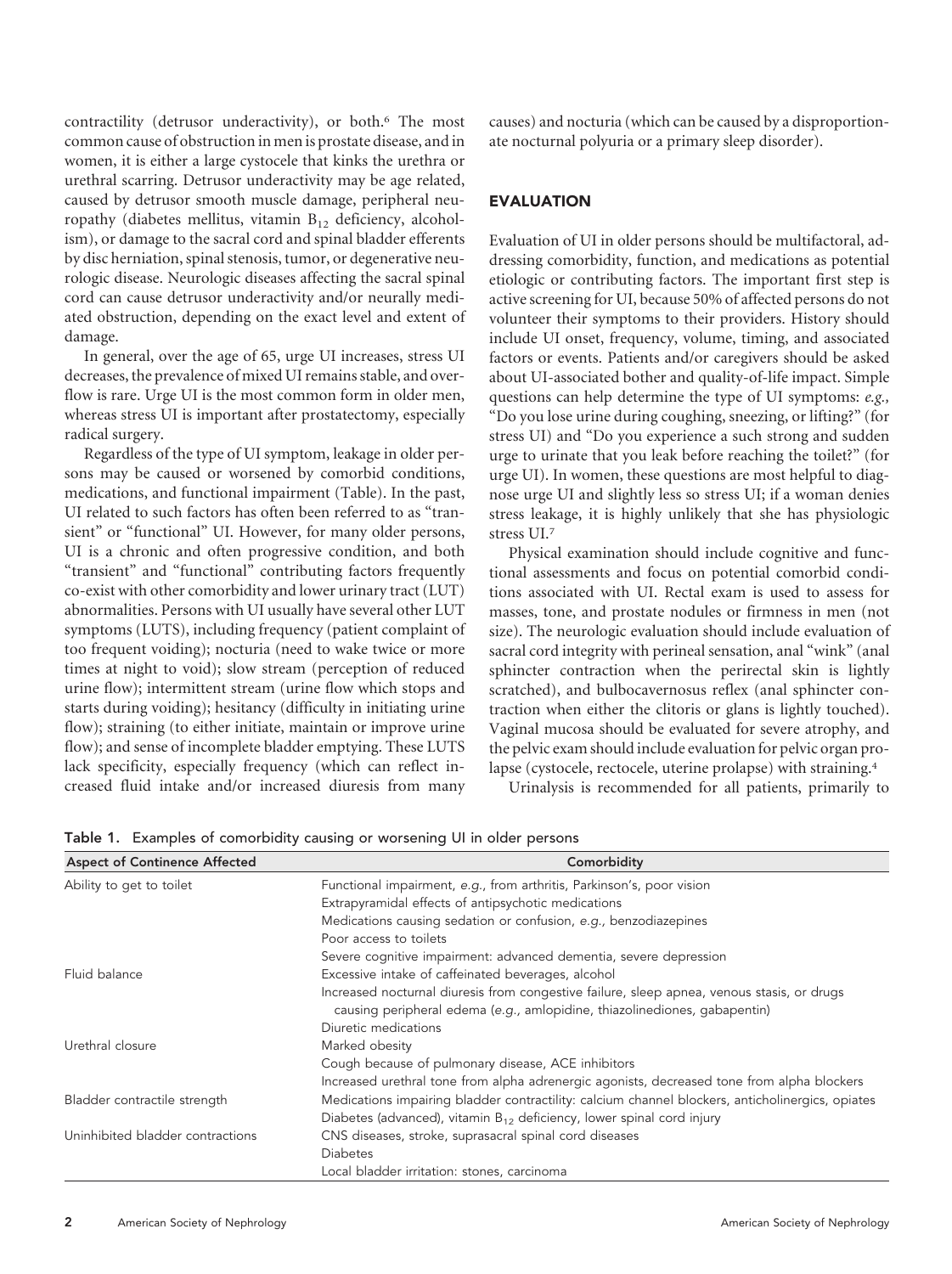look for hematuria (and glycosuria in diabetics). Pyuria and/or bacteriuria likely represents asymptomatic bacteriuria—not cystitis—in women without dysuria, fever, or other signs of urinary tract infection, especially if UI is not acute.

Although frail elderly may have a higher prevalence of elevated PVR, especially in association with DHIC, it is not clear that evaluation of the PVR always would alter management. Therefore, a prudent approach would be to limit PVR testing to patients with either diabetes, previous urinary retention or elevated PVR, recurrent urinary tract infections (UTIs), severe constipation, complex neurologic disease (*e.g.,* Parkinson's), marked pelvic organ prolapse or prior anti-incontinence surgery (women), medications known to decrease detrusor contractility (*e.g.,* anticholinergics), persistent or worsening urge UI despite antimuscarinic treatment, or prior urodynamic evaluation showing with poor contractility or outlet obstruction. Ultrasound or catheterization must be used because abdominal palpation is neither sensitive nor specific.

A clinical stress test may be helpful in patients with stress UI symptoms. The patient should have a full bladder and a relaxed perineum and buttocks, and the examiner should be positioned to observe or catch any leakage when the patient gives a single vigorous cough.7 The test is most sensitive when the patient is upright and insensitive if the patient cannot cooperate, is inhibited, or the bladder volume is low. Bladder diaries can be helpful to determine whether urine volume and timing contribute to frequency and nocturia symptoms and can assist evaluation of UI frequency, timing, and circumstances. The diary entails recording the time and volume of all continent voids and UI episodes, typically over 3 d. Routine urodynamic testing is not necessary and may be misleading because of the high prevalence of DO in healthy, continent older persons. Such testing should be reserved for patients considering invasive treatment; when either the etiology of UI is unclear and a precise diagnosis would change management; or when empiric treatment has failed. Cystoscopy is necessary only for hematuria or otherwise unexplained pelvic pain.

#### TREATMENT

Correction of reversible precipitants and contributing factors is critical. Specific treatment should be targeted to the patient's most bothersome symptom(s). Treatment should be stepped, starting with noninvasive behavioral methods and then adding medications (if urge UI still is problematic), and finally consideration of minimally invasive or more extensive surgery, if appropriate and acceptable. Specialist referral is recommended for patients with hematuria, pelvic pain, complicated neurologic disease (*e.g.,*spinal cord injury), and previous pelvic surgery.

Lifestyle modifications that may be helpful include avoiding extremes of fluid intake, caffeinated beverages, and alcohol; minimizing evening intake for nocturia; and smoking cessation for patients with stress UI. Weight loss has been shown to decrease UI in morbidly obese women.

The two main behavioral therapies are bladder training and pelvic muscle exercises, both of which are effective for urge, mixed, and stress UI and are often used in combination. Bladder training uses two principles: frequent voluntary voiding to keep bladder volume low and urgency suppression using central nervous system and pelvic mechanisms. Prompted voiding can be used instead of bladder training for persons with cognitive impairment and urge UI. Pelvic muscle exercises (PMEs) strengthen the muscular components of urethral support and are effective for urge, mixed, and stress UI.

Pharmacologic treatment is largely limited to antimuscarinic agents for urge UI, overactive bladder, and mixed UI. Oral estrogen, alone or in combination with progestins, increases stress and urge UI and should not be used. There is no consensus whether topical estrogen applied in the vagina improves UI, but it is helpful for uncomfortable vaginal atrophy and can decrease recurrent UTIs. There are currently five antimuscarinic agents for treatment of urge UI and overactive bladder: oxybutynin (immediate and extended release, and topical patch), tolterodine (immediate and extended release), solifenacin, darifenacin, and trospium. These five antimuscarinics have similar efficacy, resulting in continence rates of approximately 30% and reduce UI by an average of half an episode or more per day over placebo.8 Two additional agents are expected to become available in 2009: an extended release version of trospium, and fesoterodine, which is a prodrug that is metabolized to tolterodine.

The most common adverse drug effect (ADE) from antimuscarinics is dry mouth, which is not only bothersome but can cause dental caries, problems chewing, poorly fitting dentures, dysphagia, and sleeping difficulty. The highest rates of dry mouth occur with oxybutynin. Other ADEs include decreased visual accommodation (causing blurred vision and possibly increased falls) and constipation (more likely with oxybutynin, solifenacin, and darifenacin than tolterodine). The major antimuscarinic ADE of concern in older and especially frail adults is cognitive impairment, yet the incidence, prevalence, domains of impairment, magnitude, and impact of this ADE from specific antimuscarinic UI drugs is largely unknown. There is insufficient evidence at this time that one agent is "safer" for all older patients or specifically those with dementia or central nervous system diseases, despite theoretical arguments about the ability of specific agents to cross the blood– brain barrier. Most importantly, it is unclear that cognitive risks outweigh potential treatment benefits. Other agents used for UI (*e.g.,* flavoxate, propantheline, dicyclomine, imipramine, hyoscyamine) have scant or poor efficacy data. Vasopressin (DDAVP) should not be used to treat nocturia in older persons because of the high risk of hyponatremia.

Pessaries may benefit women whose stress or urge UI is exacerbated by bladder or uterine prolapse. There are now several minimally invasive therapies available for those with urge UI refractory to antimuscarinics, including botulinum toxin injection into the bladder wall and sacral neuromodulation. Surgery provides the highest cure rates for women with stress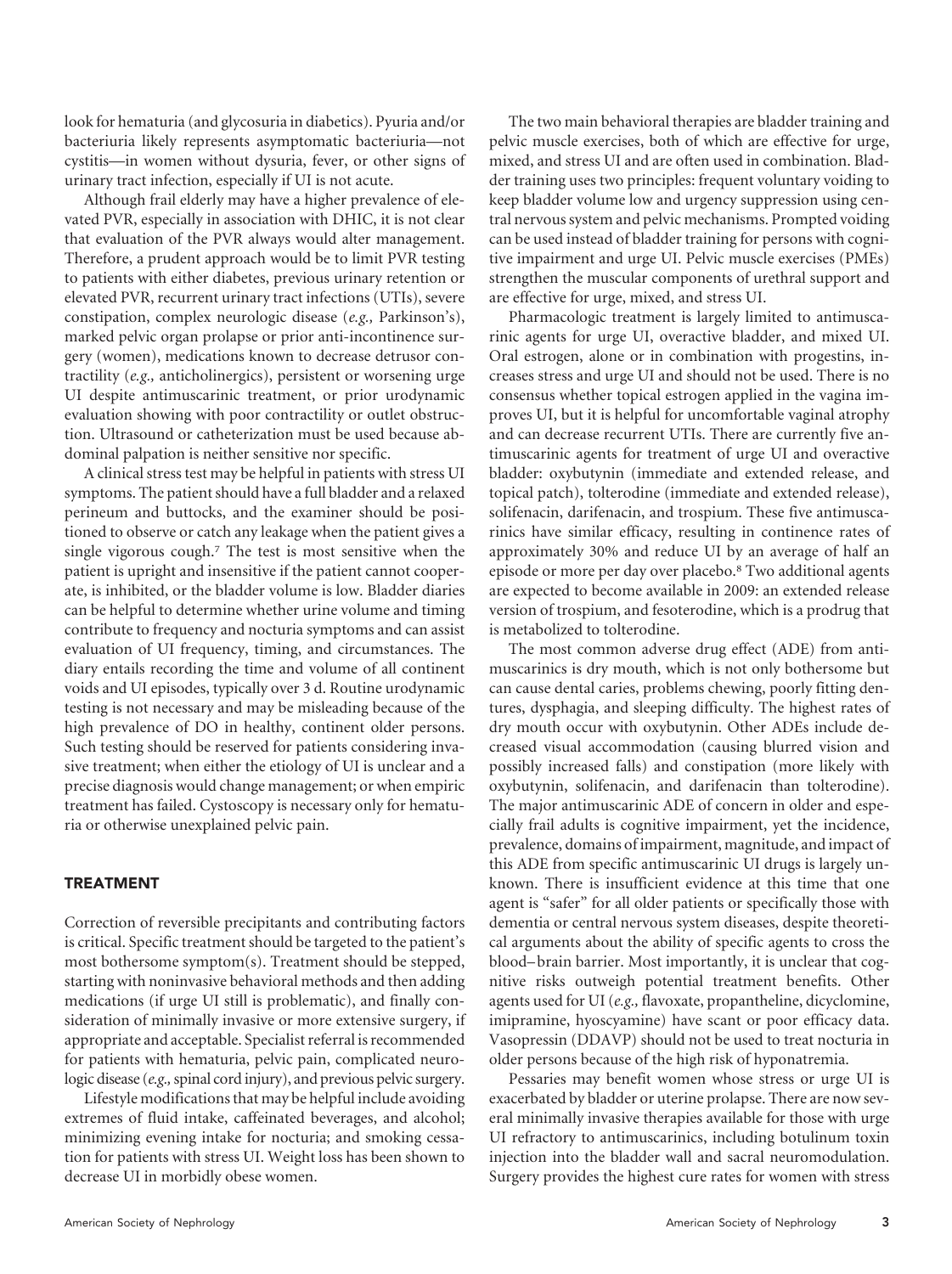UI. Many patients will require or choose to continue to use pads and protective garments. Catheters should be reserved for short-term decompression of acute retention, management of outlet obstruction when medical or surgical treatment is not possible, protection of wounds that need to be kept clean of urine, and for terminally ill or severely impaired persons for whom frequent clothing or garment changes would be very uncomfortable.

### TAKE HOME POINTS

- UI is highly prevalent in older persons and results in significantly decreased quality of life, morbidity, and high costs
- In older persons, UI is not simply a LUT disorder but represents a geriatric syndrome with broadly based, patient level risk factors that include age-related changes in physiology, comorbidity, medications, and functional impairments
- Older persons should be actively screened for UI, and an initial officebased evaluation based on history, exam, and urinalysis is sufficient to initiate treatment
- UI treatment should be stepwise, progressing from behavioral and medication therapy to more invasive approaches, as needed and appropriate
- Behavioral therapy (bladder training and pelvic muscle exercises) is effective in reducing urge and stress UI
- Antimuscarinic medications for urge UI have similar efficacy, and drug choice should be guided by anticipated adverse effects and other factors (*e.g.,* cost)

#### **DISCLOSURES**

None.

## **REFERENCES**

#### \*Key References

- 1. Nygaard I, Barber MD, Burgio KL, Kenton K, Meikle S, Schaffer J, Spino C, Whitehead WE, Wu J, Brody DJ: Prevalence of symptomatic pelvic floor disorders in US women. *JAMA* 300: 1311–1316, 2008
- 2. Langa KM, Fultz NH, Saint S, Kabeto MU, Herzog AR: Informal caregiving time and costs for urinary incontinence in older individuals in the United States. *J Am Geriatr Soc* 50: 733–737, 2002
- 3. Inouye SK, Studenski S, Tinetti ME, Kuchel GA: Geriatric syndromes: clinical, research, and policy implications of a core geriatric concept. *J Am Geriatr Soc* 55: 780 –791, 2007
- 4. DuBeau CE: Beyond the bladder: management of urinary incontinence in older women. *Clin Obstet Gynecol* 50: 720 –734,2007\*
- 5. Resnick NM, Yalla SV, Laurino E: The pathophysiology of urinary incontinence among institutionalized elderly persons. *N Engl J Med* 320: 1–7, 1989
- 6. Taylor JA, Kuchel GA: Detrusor underactivity: clinical features and pathogenesis of an underdiagnosed geriatric condition. *J Am Geriatr Soc* 54: 1920 –1933, 2006\*
- 7. Holroyd-Leduc JM, Tannenbaum C, Thorpe KE, Straus SE: What type of urinary incontinence does this woman have? *JAMA* 299: 1446 – 1456, 2008\*
- 8. Shamliyan TA, Kane RL, Wyman J, Wilt TJ: Systematic review: randomized, controlled trials of nonsurgical treatments for urinary incontinence in women. *Ann Intern Med* 148: 459 – 473, 2008\*